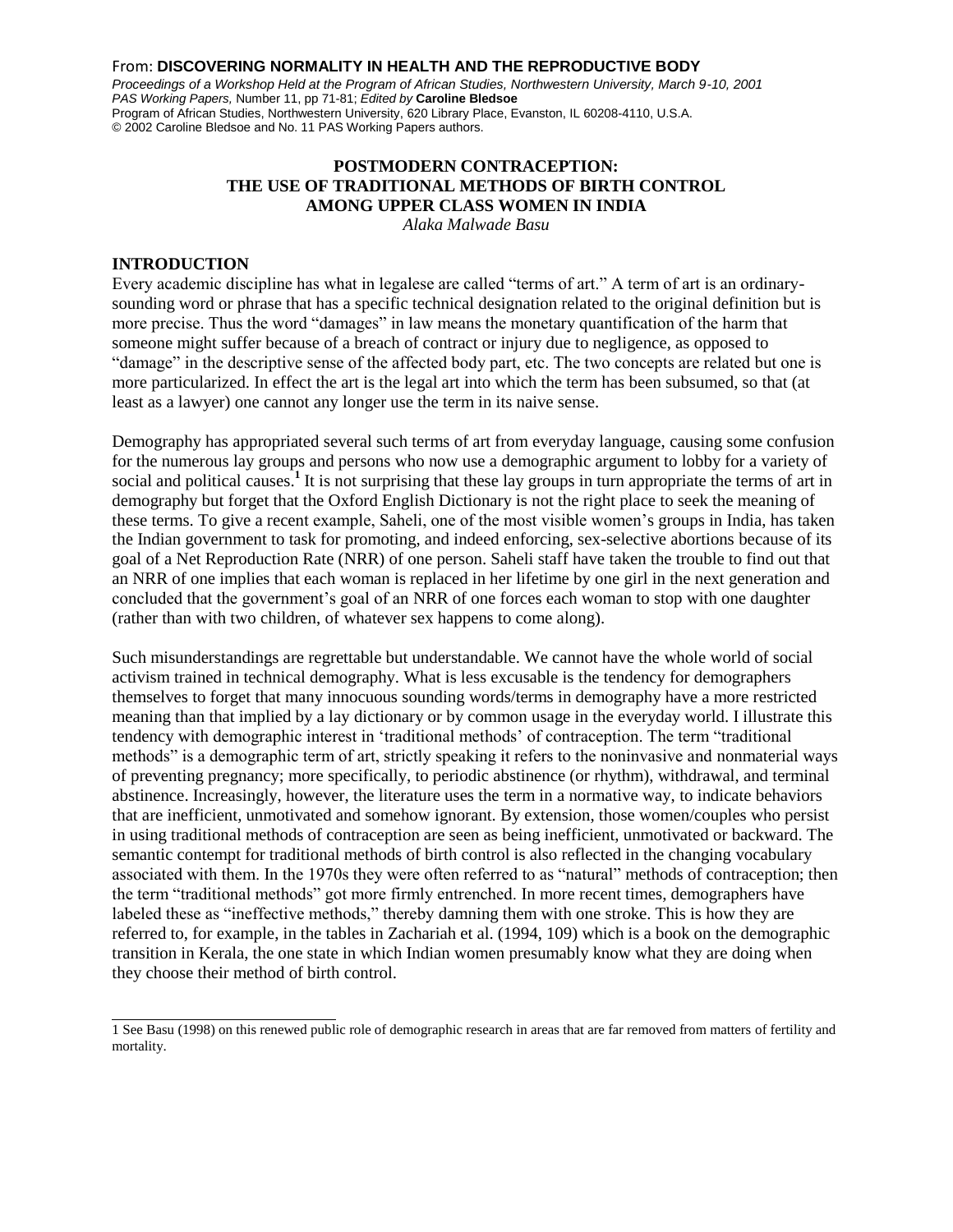Given this attitude and this confusion of a term of art with normal everyday language, it is not surprising that the demographic literature has gone to some lengths to equate the success of family planning programs in developing countries with their success in pushing "modern" methods of birth control—that is, the pill, the IUD, sterilization, injections, and now, though more out of the need to worry about STDs than with any real faith in its contraceptive powers, condoms. That this measure of success is taken seriously is evident also from attempts in the recent literature to add some measure of traditional contraceptive use to our calculations of unmet need for contraception. Unmet need is not provided any longer by only those couples who say that they do not want another child but are not using 'any' form of contraception; it is advisable to include in this calculation also those women who are using traditional methods of birth control.

This line of reasoning is not entirely unjustified. Use-effectiveness studies do find that traditional methods of birth control have high failure rates (that is, a larger proportion of their users ends up pregnant than do users of more modern methods). But partly this is because at the start of a fertility transition, the users of traditional forms of birth control seem to be those least motivated to control their fertility or else those least able to access more efficient forms of birth control. This disappointment and clucking of tongues about traditional methods of contraception, however, is unwarranted as family planning programs get more securely embedded in societies and as fertility transitions proceed. This is so even for developing countries. Available data on contraceptive use tell us that high or especially increasing levels of use of these methods do not necessarily reflect a poor family planning program nor do they reflect inefficient contraception. As a consequence, they need not represent an underlying unmet need for contraception and nor are they the stick with which to beat family planning program administrators.

In most parts of the world today, it is not the poorest or the least motivated or those with the least access to "modern" birth control that seem to prefer the less invasive traditional forms of contraception category. Condoms should also be added to this "traditional" contraception because condoms have existed and been in use for centuries. It is true that at the start of the age of modern contraception, traditional methods were used most frequently by those who resisted these modern methods or otherwise had poor access to them. But these early users of traditional contraception also had another characteristic to them, related to their self-perceptions of the "normal" body, to which I will return shortly. As the fertility transition has progressed, we have had quite an inversion of preferences. Now increasingly the most modern and the lowest fertility groups seem to practice these supposedly inefficient forms of birth control. Tables 5.1 and 5.2 for India illustrate my point. For the country as a whole, as well as for the major states, prevalence levels of traditional traditional methods and condoms together account for 6.3 percent of total contraceptive use among rural illiterate women, and to a full 50 percent for urban women with a college degree. Incidentally, *absolute* levels of use (that is, not merely as a proportion of all use) of these methods are also higher among the educated urban group. In such a situation, it requires some stretching of the imagination to equate "traditional methods" of birth control with "traditional" attitudes or ignorance.

As for efficiency of use, based on the Indian NFHS, for women aged 30-44 (that is, women generally at the end of their childbearing experience), for urban degree holders, the mean number of children born is 2.1 for all women, 2.6 for sterilized women, and 1.8 for users of rhythm and withdrawal. That is, the users of traditional methods end up with lower fertility than the average for their group as a whole as well as the users of the more "effective" methods like sterilization. By contrast, for rural illiterate women (those that make up my first category in the section that follows), the mean CEB is 4.7, that for sterilized women is 4.6, and that for users of traditional methods is higher than both at 5.1. Efficiency of method therefore is very much a function of the nature of the user.

What does one make of this? Are the IUD, the pill, and sterilization increasingly the poor woman's methods, while the rich, educated, urban woman prefers to trust withdrawal, rhythm, or perhaps a combination of these in conjunction with the condom? That seems to be the case as shown in Tables 5.1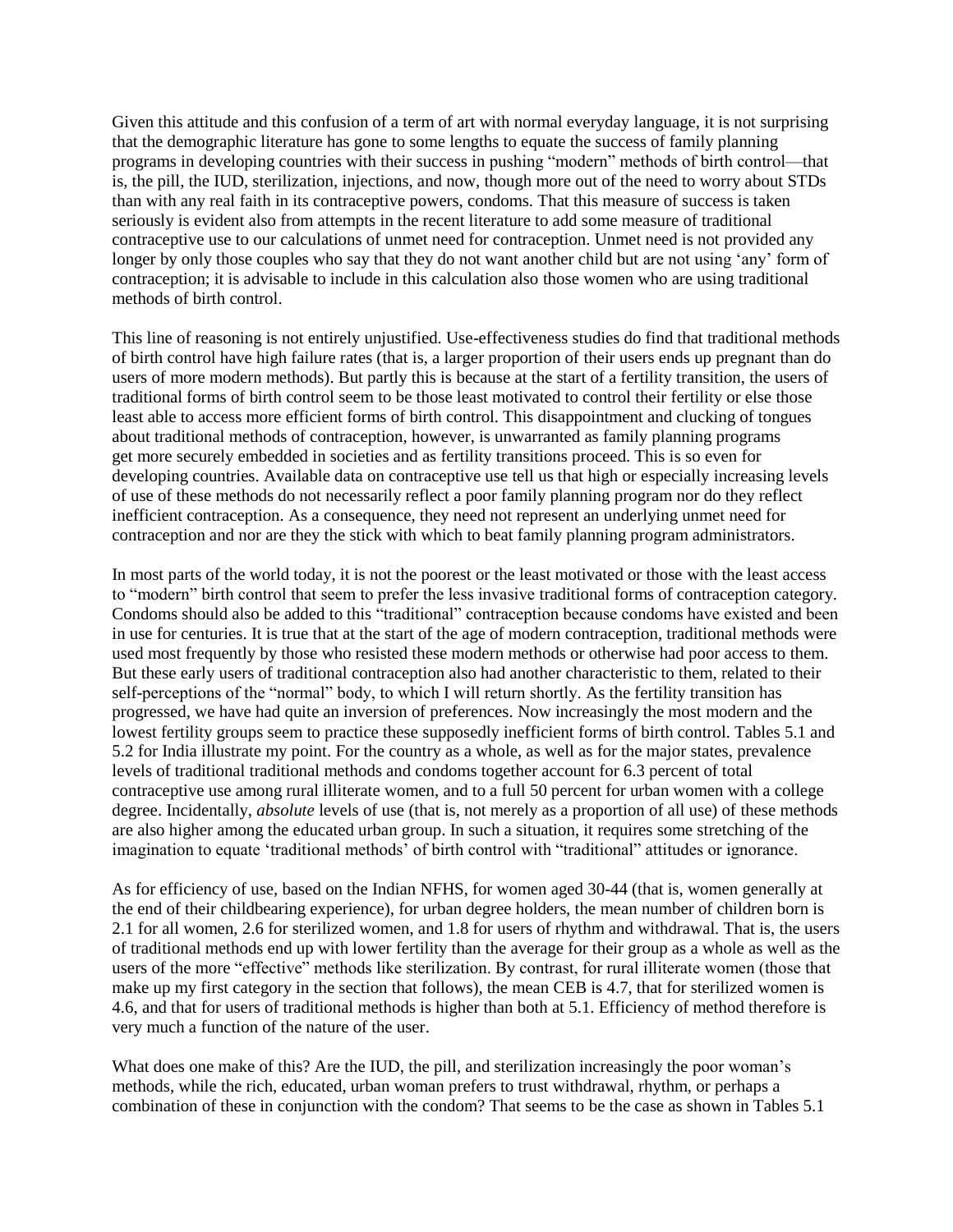and 5.2. But the richer, educated, urban woman can hardly be basing her choice on the monetary costs of other kinds of contraception or on the social difficulty of finding contraceptive services. In the Indian case illustrated in the two tables, she can also not be suspected of having religious reasons for preferring these noninvasive and non-chemical methods, an argument that has often been made to explain why rhythm and withdrawal account for a quarter of all contraceptive use in the developed countries today (UN Population Division 1999).

One might argue that upper class women face more "facilitating" conditions for such traditional contraceptive use. For example, they may have better access to the "husband-wife communication" that the "Knowledge, Attitude and Practice" (KAP) surveys consider so important for effective birth control and more important when the method of choice requires the kind of spousal cooperation that these traditional methods do. More importantly, they may be better able to deal with contraceptive failure because they have both a higher capacity to afford an additional child (though this is debatable) and better and easier access to abortion. We do not really have data on class differentials in abortion because most upper class abortions are performed in private health facilities and no reliable records exist of their numbers. What we do know is that once services are available, there is hardly any moral or religious or even health-related opposition to abortion in India. In all classes of women, the overwhelming majority see nothing wrong with an abortion if circumstances do not favor a birth.

But these are all classic "demographic" explanations. And while they are certainly plausible, they need not be complete explanations at all. From a reading of the anthropological and psychological literature on women"s attitudes towards their bodies, I am tempted to speculate on another kind of differentiation between upper and lower more than such categories are a convenient shorthand for other kinds of markers, such as education, income, urban-rural resources, all variables that differentiate the "modern" from the "traditional woman" class women that may account for this dichotomy in contraceptive preferences. I think these different groups of women differ in what they define as "normal" in their reproductive and sexual bodies.

To articulate these speculations is a large undertaking, given the great paucity of the kind of research literature one would need to make a strong case, but in the following paragraphs I attempt such an articulation centered around the concept of the "medicalization" of the female body. I identify three stages of such medicalization (or its absence) and suggest that these three levels of medicalization combine with (and often contribute to) other kinds of socioeconomic variation/change to produce three broad categories of women defined in terms of what they consider normal. One can look at these degrees of medicalization as a progression that accompanies development, but it is also possible to consider the matter crosssectionally. I identify three categories of women, who face, respectively, the three regimes that I call premedicalization, medicalization and postmedicalization of the female body.

# **PREMEDICALIZATION AND THE "NORMAL BODY": "NORMAL" IS WHAT OTHERS THINK**

In countries with strong family planning programs, it is increasingly difficult to find poor, rural, nonliterate women who actively resist modern contraception, but they do exist. The demographic literature on these women and on those who, in larger numbers in the past, were wary of contraception even when they wished to have fewer children offers us some useful hints as to what constitutes the "normal" sexual and reproductive body in their discourse. Two kinds of data are helpful in this respect: those reasons for not using a modern method of contraception and those on reasons for discontinuing use after it has been begun. Aside from the question of those who stop because they want a pregnancy, the most frequent dissatisfaction with modern birth control relates to its negative impact on health in general and in particular to the menstrual problems and irregularities it was believed to cause (for example, see the reasons for discontinuation cited in the two national level family planning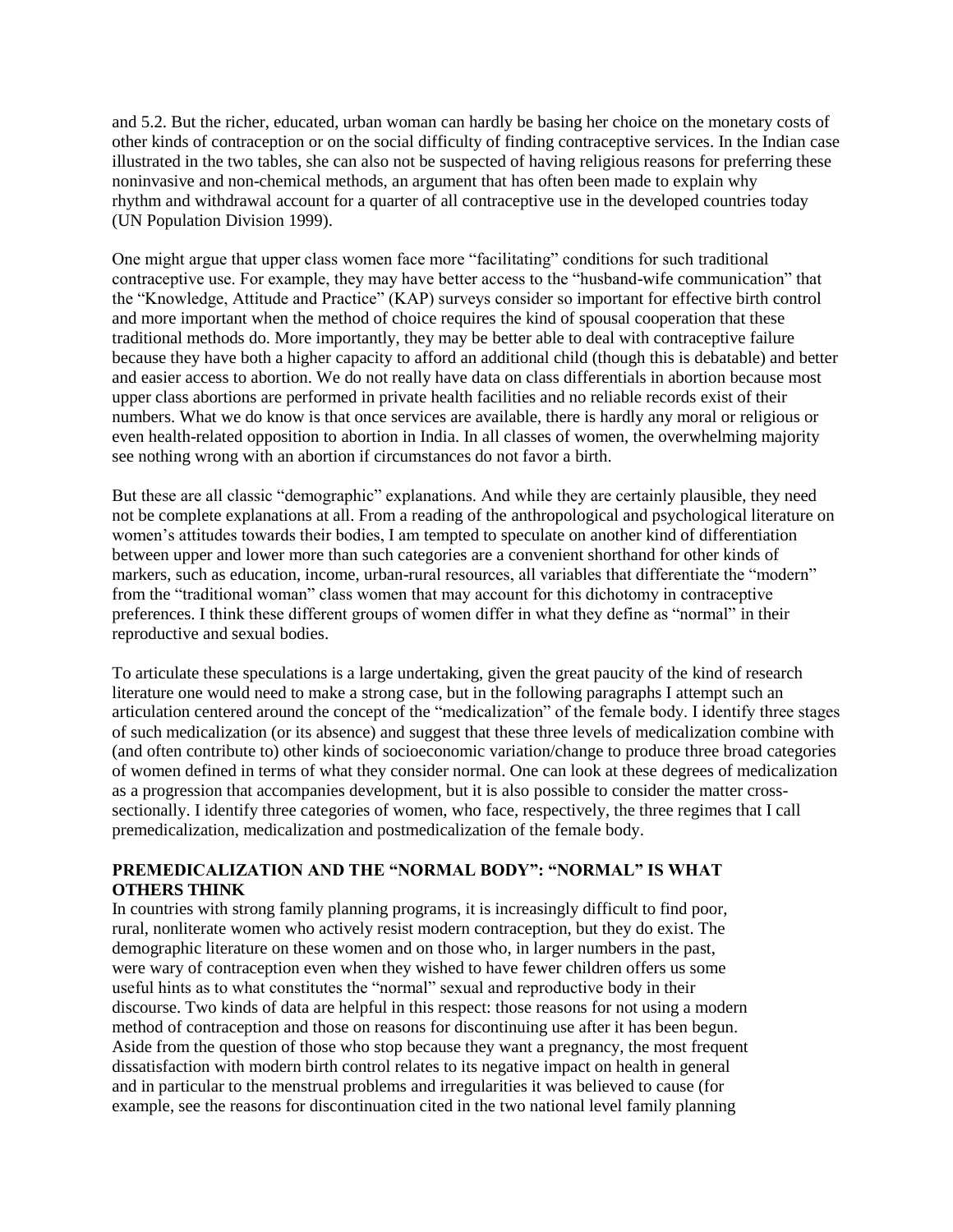surveys of 1970 and 1980 in India (Khan and Prasad 1983).

At first glance, it might appear that what matters just the personal experience of the disruption in menstrual regularity. On a closer look at the meaning of menstruation in the lives of traditional women in India, however, we are confronted with other possibilities. Most of this literature stresses the public nature of the menstrual experience; from the public (meaning family or kin or community) celebration of menarche to the various menstrual taboos that make the menstruating woman visible through her invisibility. That is, the menstruating woman is not supposed to do a variety of things that involve interaction with others. In a life that is otherwise so interactive, these monthly periods of isolation are naturally well noted (Uberoi 2001).

At the same time, in spite of the embarrassment and "shame" attached to the bodily function associated with such public knowledge, menstruation is "*not* seen as an illness or a pathology…on the contrary, as long as it occurs at the proper time in life and regularly, it is seen as a link between the human world and the cosmic order" (Uberoi 2001; Das 1988; Ram 1998). What is seen as awkward and needing explanation is precisely the opposite— irregular or infrequent or delayed or too heavy menses—all consequences cited in the literature as being caused by modern contraception in cases where women have decided to abandon the contraceptive involved. This is the case even when the change in menstrual patterns is not otherwise medically harmful and may even make life easier for the woman, as discussed in the next sub-section.

For these women, whose assurance of "normal" bodily function depends on the endorsement of others, an unmet need for family planning cannot be met merely with more modern contraceptive services.<sup>2</sup> It can be met with help in using traditional methods of birth control more effectively (not at all an easy prospect given the kind of cooperation and personal motivation and knowledge required) or with the social change that makes public knowledge and approval less important in self-representations of the healthy body as well as with a medicalization of the body that is conducive to accepting benign changes in bodily function. The last two sets of circumstances have promoted the much higher prevalence of modern contraception in urban areas and among educated women and women who have faced the full brunt of a typical family planning program"s persuasive artillery. I discuss this second set of women next.

### **MEDICALIZATION AND THE "NORMAL BODY": "NORMAL" IS WHAT SUITS MY OWN CONVENIENCE**

An emerging body of anthropological work on the changing circumstances of women comments on the giving up of many of the ritual practices of traditional life with socioeconomic change. One of the most easily discarded seems to be the menstrual taboo, at least in its older all-pervasive form. Several studies of urban slums in particular comment on the finding that these women now seem to practice only the most basic form of menstrual isolation—that of staying away from any religious rituals. Otherwise, the menstruating day is like any other in the lives of these women, albeit more uncomfortable and painful. In the words of Puri (1999), menstruation now enters "an individualized, privatized domain of experience and concern." If concepts of pollution still exist, there has been a shift from the idea of ritual purity to that of personal hygiene, a shift that is nurtured by the medical and popular-medical information that is now available to these women, for example, the advice columns of magazines and the marketing of products to aid in personal hygiene. Not surprisingly, change in the public demonstration of menstrual status and the new stress on its individualized experience seems to be connected with a sea change in the attitude to

<sup>2</sup> In addition, it is quite likely that this endorsement by others will be withheld if the body is represented as sexual but nonreproductive, even if its menstruating functions are intact. That is, overt contraceptive use itself may also constitute an abnormality. But this has decreased, with the spread of an aggressive and highly visible family planning program in India that has brought the idea of birth control very firmly into people"s consciousness.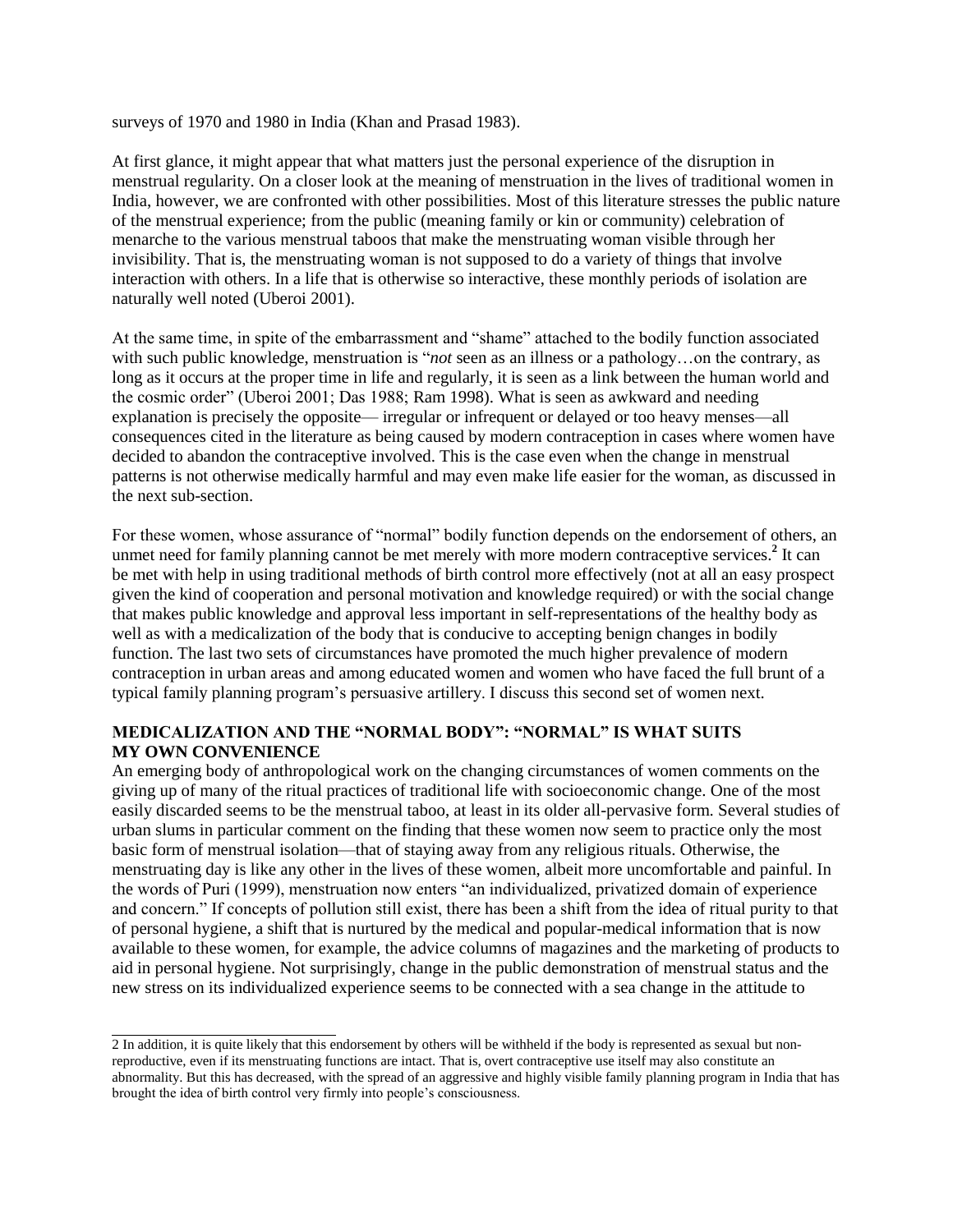menstruation. Now it is less likely to be regarded as something whose regularity and intensity are to be preserved at all costs. Indeed, as long as "modern medicine" and its practitioners can convince women that amenorrhoea and lighter bleeding have no other significance for health, such a lessening of the menstrual burden is actually welcomed and even sought out. Thus, for example, George (1994) reports that many poor urban women describe menstruation as a "bother" and a "vexation." In particular, once they have attained their desired family size, these women are emphatic in wishing that menstruation would cease: "If there is a magic to stop periods, that magician should be brought here" (respondent cited in George 1994; see also, Rajadhyaksha 1995; Geetha 1999; Vatuk 1980; Lamb 1999; Uberoi 2001; Jacobson 1977; Patel 1994).**<sup>4</sup>**

From this perspective, modern contraceptives (especially the oral pill and female sterilization) are seen as welcome medical interventions because they come with so many additional advantages. Not only do they prevent pregnancy, the logistics of their use are so much more convenient and practical, and they also often lessen the hassle of monthly periods, either by greatly decreasing their intensity, or in the case of the IUD, by increasing menstrual flow.**<sup>5</sup>** Such interference with the menstrual period, unusually early menopause too (as long as desired family sizes have been obtained) are not seen as something "abnormal." Instead they are welcomed and seen as contributing to the betterment of the physical self.**<sup>6</sup>** Thus there is little emotional distress associated with menopause, as long as the woman is not barren.

The bureaucratic nature of the family planning program, in a perverse way, aids this process because it is seen to promote a medical, scientific, rational approach to the body. Indeed, as Rele and Kanitkar (1980) discuss with reference to the great popularity of sterilizations among lower middle-class women in urban areas in the 1970s and 1980s, even the terminology of modern contraception seems to give these women a sense of well-being and control. Sterilizations are not called sterilizations or tubectomies or vasectomies; instead they are referred to by the generic English word "operation" whatever the language of discourse, and are seen as belonging to the world of modern medicine and rational behavior which the modern individual aspires to. Moreover, talk of these operations is safe because it does not require any mention of sexual or reproductive parts or activities in the way that "traditional" methods such as withdrawal or rhythm do.

An attitude that views the female body in such functional as well as "scientific" terms is naturally more conducive to family planning program interventions than is a worldview that defines the "normal" body in terms of how others see it. To that extent, low levels of modern contraceptive use in a population may indeed reflect a greater traditionalism in that population. But at some point on this move to modernity, the linearity seems to disappear and we get what may be called post-modern women. But in a paper that stresses the need for more attention to semantics, perhaps "post-modern" is not the right way to describe the "new woman," given the specific connotations that are now attached to that word. Perhaps "neo-

<sup>4</sup> Incidentally, it is interesting that one of the few good things that the women had to say about menstruation once its reproductive role was over was that it provided them with one of the few legitimate reasons to avoid sexual relations.

<sup>5</sup> This kind of finding also underscores the complexity of the decision to adopt modern contraception and the fair amount of agency involved. That is, there is a reasoning behind acceptance of even those methods of birth control that have menstrual sideeffects; it is not merely a demonstration of the coercive powers of the programs as many commentators simplistically assume.

<sup>6</sup> Indeed, they may be seen as contributing to the betterment of the psychological self as well. According to some observers (see, for example, Saavala [1999] on rural South India), public knowledge about effective contraceptive practice by the contemporary poor woman, especially when the method is as effective as sterilization, can increase her freedom of movement and general autonomy because there is less fear of her shaming family honor by an extramarital pregnancy. Therefore the young sterilized woman often gets previously privileges accorded only to the much older non-sexual woman. Both these categories are seen to be nonreproductive and that is what finally matters.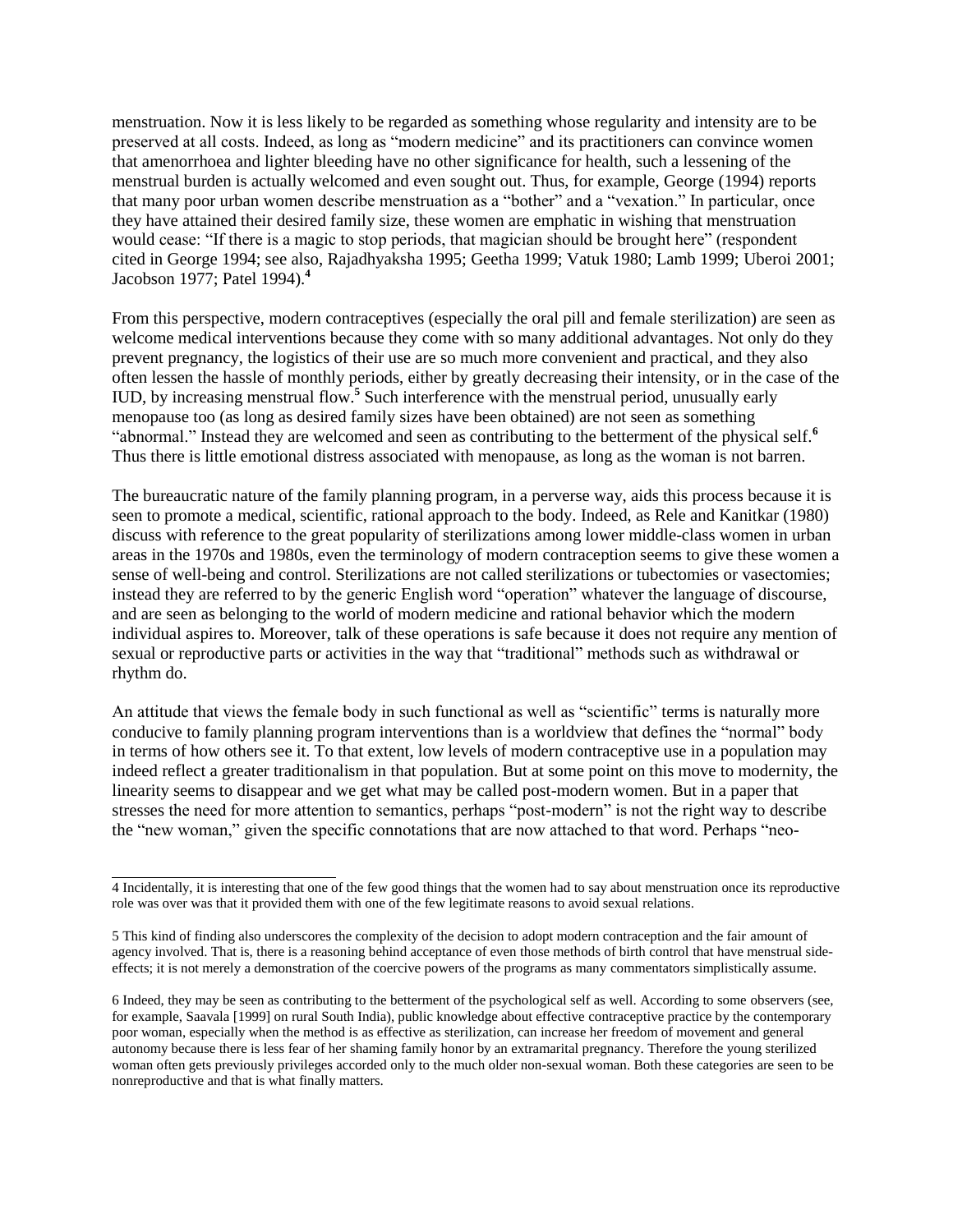modern" expresses more neutrally what I am trying to convey here. The attitude of the well-educated, upper-class autonomous woman whose modernism has gone far enough to question long-entrenched notions of scientific, rational, westernized behavior. So "neo-modern" is the term that I will use in the rest of the text; however in the title of the paper, I retain "post-modern" because it may convey more aptly the "flavor" if not the substance of my argument.

## **POST-MEDICALIZATION AND THE "NORMAL" BODY: "NORMAL" IS WHAT "NATURE" INTENDED**

For women in developing countries, the definition of what constitutes a "normal" reproductive and sexual body becomes what I call neo-modern. As they acquire more education and money, medicalization tells women to trust unhesitatingly western modern modes of treatment, whether of illness or of unwanted fecundity. Instead, the female body is regarded a temple to be nurtured and saved from the worst ravages of modern life, including modern medicine (except in the immediate short-term; for example, to treat an acute infection or to abort a second female pregnancy, western technologies are very handy). For more chronic conditions birth control is seen as a viable treatment and it makes much more sense to rely on noninvasive, "natural" therapies that require more effort but do not harm bodily integrity. If this approach becomes burdensome, there is always the option of a one-step procedure such as an irreversible sterilization with all its attendant assaults on the normal body.

The high levels of use of traditional methods of birth control among educated women and among urban women are not surprising in this framework. They are also consistent with what we know about the determinants of alternative therapies in general. These tend to be adopted most easily for chronic conditions by the higher educated or by the economically better-off all over the world (for example, Eisenberg et al., 1993, 1998; Thomas et al. 1991; Astin 1998).**<sup>7</sup>** One of the greatest factors promoting such "traditional" methods of prevention and treatment is not the perceived ineffectiveness of modern methods but the their unwholesome side-effects, a finding consistent with the most common reason given for discontinuing contraception in family planning surveys (Bongaarts and Bruce 1996).

In the Indian context, this change in what constitutes normality in upper class women and the greater "body-consciousness" (see Uberoi 2001) is reflected in the booming interest in the beauty industry. But here too, the greatest emphasis is on beauty products that are in some way "natural"—virtually every street in the large cities of India now boasts an "herbal" beauty parlor. A recent book on herbal remedies for women which was produced by an NGO to help "traditional" women surprised its producers by being sold out in the cities in no time (Shodhini 1997). According to newspaper reports, traditional sex experts in the country (who base their medication on ayurvedic medicine) are unperturbed by the advent of Viagra in India, they believe (probably rightly) that their customers will remain loyal to their "safer" technologies.

As several sociologists have pointed out, this heightened interest in "nature" is not really an outcome of a straightforward Westernization. Indeed, it may be the women in category two above who are more simply Westernized in this sense. Instead it may well be seen as a growing nationalism in the post-modern Indian woman for much publicity is now given to all the Indian origins of these herbal and other systems of beauty and medicine (Uberoi 2001; Puri 1999). The "holistic" approach to health and beauty is believed to be the scaffolding on which traditional systems of medicine in India are built. Curiously, the back-to-

<sup>7</sup> They are also associated with a greater tendency to eat organic foods in general and to be environmentally conscious. Seen in this larger framework, perhaps the great resort to "traditional" birth control in Western Europe is also not surprising and perhaps we may be misinterpreting the causes by focussing so greatly on the religious reasons for eschewing modern contraception.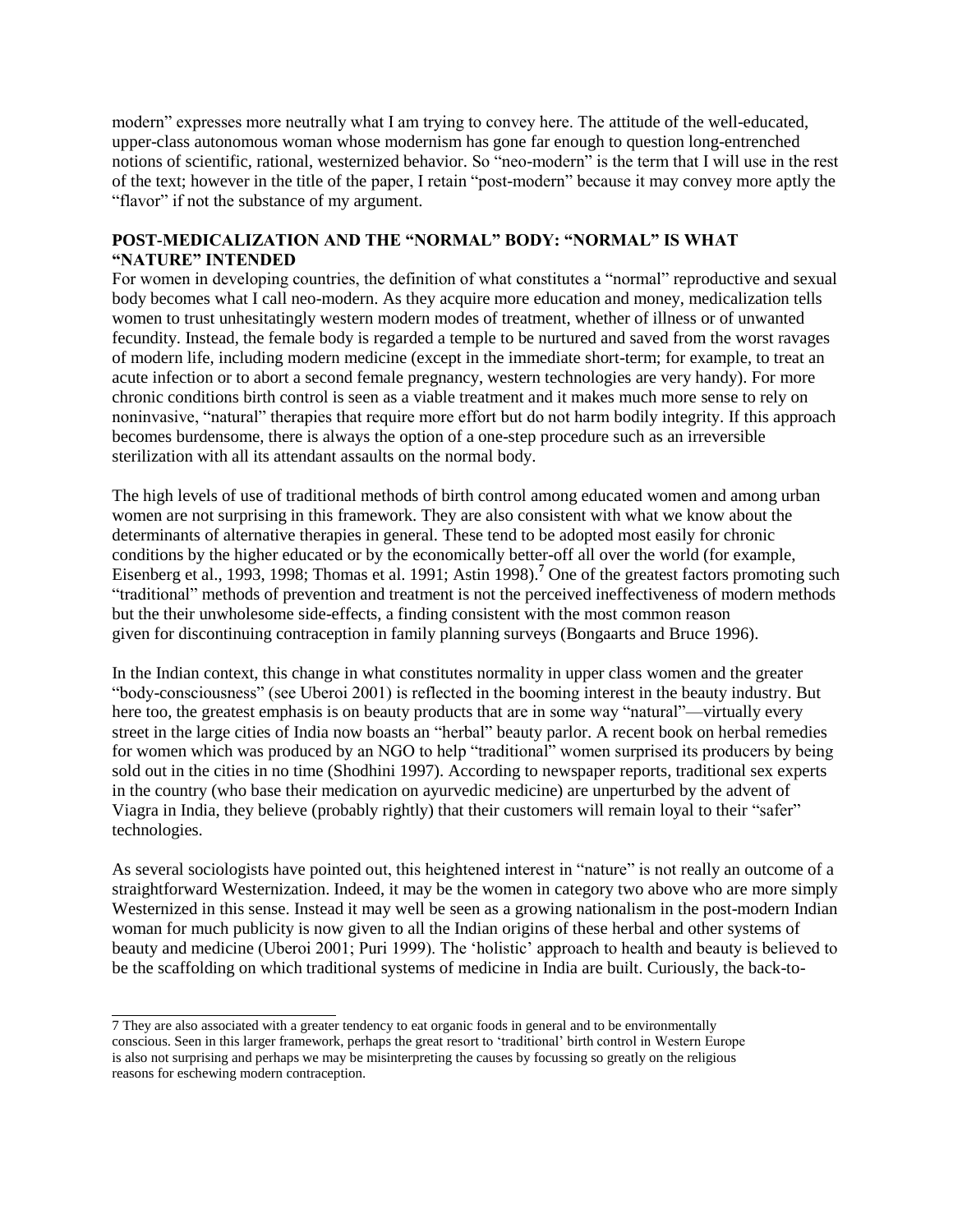nature attitude to the reproductive and sexual self in upper class women breaks down when it comes to menopause (Uberoi 2001). Increasingly, menopause is viewed as a problem rather than a welcome stage of life as it is for the women in the last category and is medicalized in the same way as it is in the West. Hormone replacement therapy is becoming increasingly popular and there is less patience with the idea that the menopausal woman is also a non-sexual being. Perhaps, it is the post-neomodern Indian woman who will find her traditional roots in this area of life.

|             |                 | Urban       |       | Rural               |             |              |  |
|-------------|-----------------|-------------|-------|---------------------|-------------|--------------|--|
|             | Traditional (T) | Condoms (C) | $T+C$ | Traditional (T)     | Condoms (C) | $T\text{+}C$ |  |
| All India   | $11\,$          | 11          | 22    | $10\,$              | 3           | 13           |  |
|             |                 |             |       |                     |             |              |  |
| Kerala      | 30              | 18          | 48    | 30                  | 16          | 46           |  |
| Kamataka    | 9               | 7           | 16    | $\,2$               | 2           | 4            |  |
| A.P.        | 4               | 5           | 9     | $\,1$<br>ı          |             | 2            |  |
| T.N         | 6               | 3           | 9     | $\overline{2}$      | ı           | 3            |  |
|             |                 |             |       |                     |             |              |  |
| Punjab      | 8               | 14          | 22    | $\overline{4}$<br>7 |             | 11           |  |
| M.P.        | 6               | 16          | 22    | 3                   | 4           | 7            |  |
| Rajasthan   | 4               | 8           | 12    | 3                   | 2           | 5            |  |
| Bihar       | 9               | 9           | 18    | 3                   | 2           | 5            |  |
|             |                 |             |       |                     |             |              |  |
| West Bengal | 48              | 18          | 66    | 41                  | 7           | 48           |  |
| Orissa      | 8               | 5           | 13    | 5                   | ı           | 6            |  |
| Maharashtra | 6               | 12          | 18    | $\,2$               | 5           | 7            |  |
| Gujarat     | 9               | 8           | 17    | 7                   | 4           | 11           |  |

#### Table 5.1 Ever Use of Noninvasive Contraception by Urban-Rural Residence.

Source: Indian National Family Health Survey (NFHS), 1992.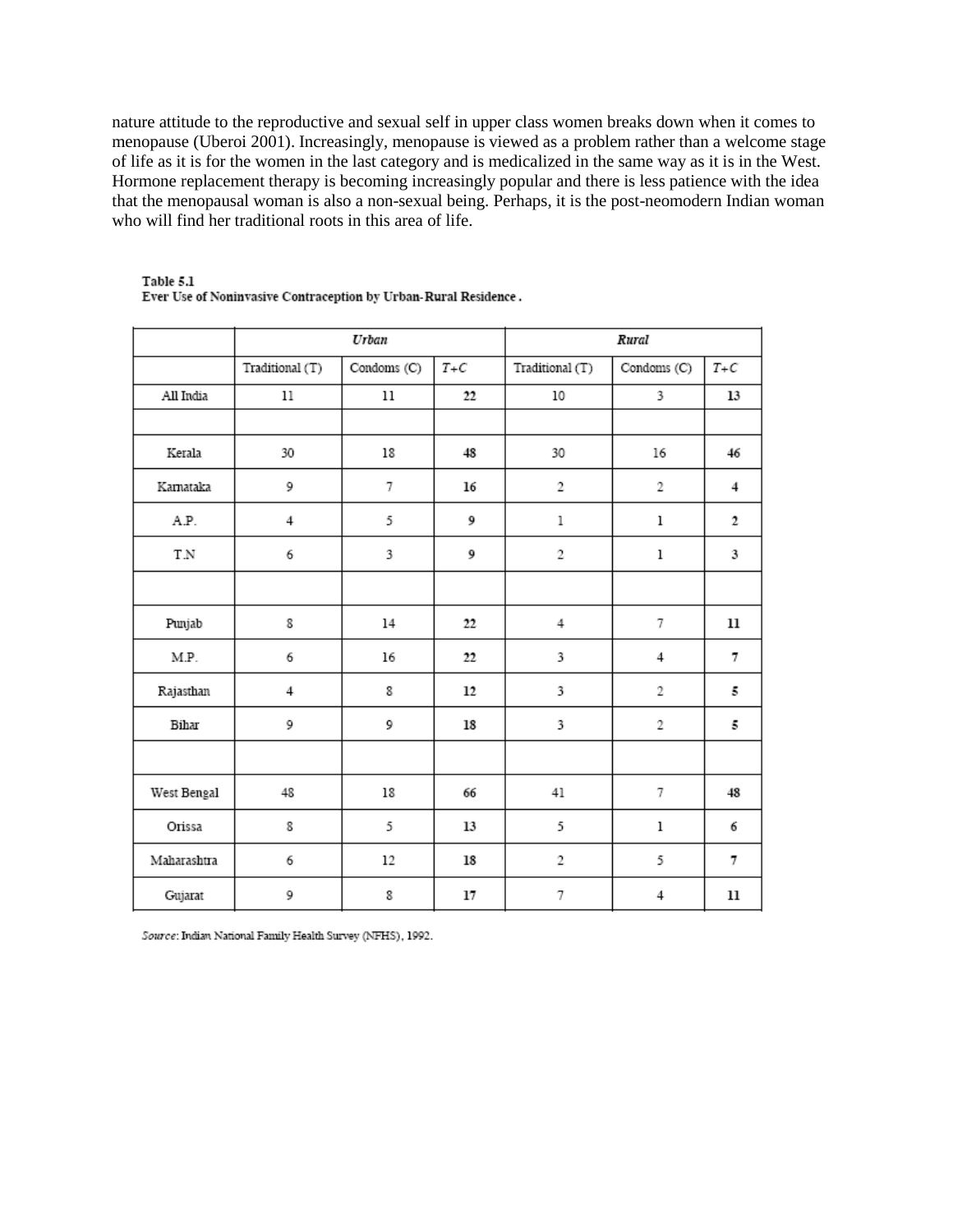| Education   | Illiterate     |              |                                              | Less Than Middle School |       |                                            | High School Plus |       |                                            |
|-------------|----------------|--------------|----------------------------------------------|-------------------------|-------|--------------------------------------------|------------------|-------|--------------------------------------------|
|             | Trad.          | Cond.        | $T + C$<br>$(T+Cas)$<br>percent of<br>total) | Trad.                   | Cond. | $T+C$<br>$(T+C as$<br>percent<br>of total) | Trad.            | Cond. | $T+C$<br>$(T+C$ as<br>percent of<br>total) |
| All India   | $\overline{2}$ | $\mathbf{1}$ | 3(1)                                         | 6                       | ı     | 7(14)                                      | 10               | 11    | 21(38)                                     |
|             |                |              |                                              |                         |       |                                            |                  |       |                                            |
| Kerala      | 3              | $\bf{l}$     | 4(6)                                         | 5                       | 1     | 6(9)                                       | 16               | 7     | 23(36)                                     |
| Kamataka    | 1              | 0            | 1(2)                                         | ı                       | 1     | 2(4)                                       | 6                | 6     | 12(21)                                     |
| A.P.        | 0              | 0            | 0(0)                                         | 0                       | 0     | 0(0)                                       | $\overline{2}$   | 4     | 6(12)                                      |
| T.N         | 3              | 0            | 3(6)                                         | 4                       | 2     | 6(12)                                      | 12               | 5     | 17(33)                                     |
|             |                |              |                                              |                         |       |                                            |                  |       |                                            |
| Punjab      | 6              | 5            | 11(19)                                       | 9                       | 11    | 20(33)                                     | 9                | 22    | 31(53)                                     |
| M.P.        | $\mathbf{1}$   | $\mathbf{1}$ | 2(6)                                         | ı                       | 2     | 3(26)                                      | 2                | 14    | 16(32)                                     |
| Rajasthan   | 1              | ı            | 2(7)                                         | ı                       | 2     | 3(7)                                       | 2                | 12    | 14(30)                                     |
| Bihar       | 1              | 0            | 1(6)                                         | 2                       | 2     | 4(10)                                      | 5                | 8     | 13(28)                                     |
|             |                |              |                                              |                         |       |                                            |                  |       |                                            |
| West Bengal | 13             | 0            | 13(27)                                       | 20                      | 4     | 24(39)                                     | 43               | 11    | 54 (72)                                    |
| Orissa      | ı              | 0            | 1(3)                                         | 2                       | ı     | 3(7)                                       | 5                | 5     | 10(21)                                     |
| Maharashtra | 0              | 0            | 0(0)                                         | ı                       | 2     | 3(6)                                       | $\overline{4}$   | 10    | 14(24)                                     |
| Gujarat     | 1              | 1            | 2(4)                                         | 2                       | ı     | 3(6)                                       | 7                | 8     | 15(27)                                     |

Table 5.2 Educational Differences in the Current Use of Traditional Methods.

Source: Indian National Family Health Survey, 1992.

#### **REFERENCES**

Astin, J.A. 1998. "Why patients use alternative medicine: results of a national study," *Journal of the American Medical Association* 280(19).

Basu, Alaka Malwade. 1997. "The Politicization of Fertility to Achieve Non-demographic Objectives." *Population Studies* 51(1): 5-18.

Bongaarts, J, and J. Bruce. 1995. "The Causes of Unmet Need for Contraception and the Social Content of Services," *Studies in Family Planning* 26(2).

Das, Veena. 1988. "Femininity and the Orientation to the Body." In Karuna Chanana, ed., *Education, Socialization and Women: Explorations in Gender Identity,* 193-207. New Delhi: Orient Longman.